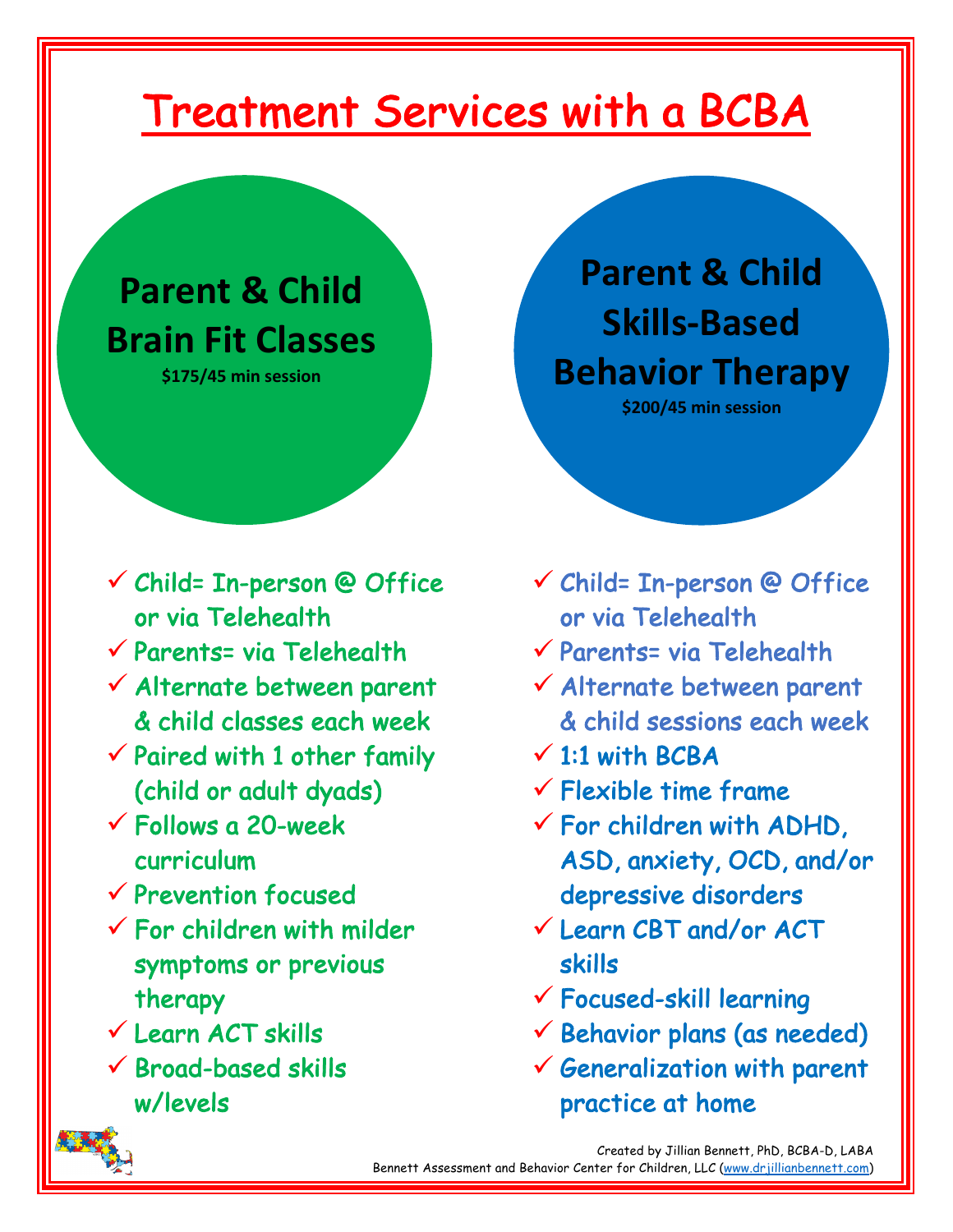### Brain Fit Classes Ages 3-15

#### Why is it important?

We are in the middle of a "mental health crisis." The COVID-19 pandemic has had a negative impact on the social-emotional well-being of children and parents. Families are experiencing increased anxiety, stress, OCD symptoms, and depressive symptoms. These classes focus on promoting "good" mental health for children and their parents, just like eating well and exercising promote good physical health.

#### Who is it for?

Families who would like to learn how to communicate their feelings, use coping skills to manage their stress, gain better control over their words and behavior, learn how to think and act more flexibly, learn how to control their impulses, and learn how to think more positively about themselves and others. Sometimes children have a diagnosis of ADHD, anxiety, OCD, depression, and/or ASD, but not all children have diagnoses.

#### What is it?

Classes are based on the principles of Acceptance and Commitment Therapy (ACT). The goal is to help children and parents accept their thoughts and feelings, engage in mindfulness, learn how to better manage stress, and take action (i.e., small steps) towards what they value, as an individual and a family.

#### What do the levels mean?

Each level class is meant to build on the previous level. For example, Level 1 is an introduction to skills targeted in ACT. Level 2 provides more advanced concepts and activities to practice each skill, and so on.

#### What are the class sizes?

Each child is paired with 1 other child who is matched for age and ability level. The parent(s) of each child dyad are paired together in parent sessions.

#### How long does it take?

Classes are 1 x week, afterschool for children and in the morning or early afternoon for parents. They last for 45 minutes and run for 20 weeks, alternating each week between child classes and parent classes.

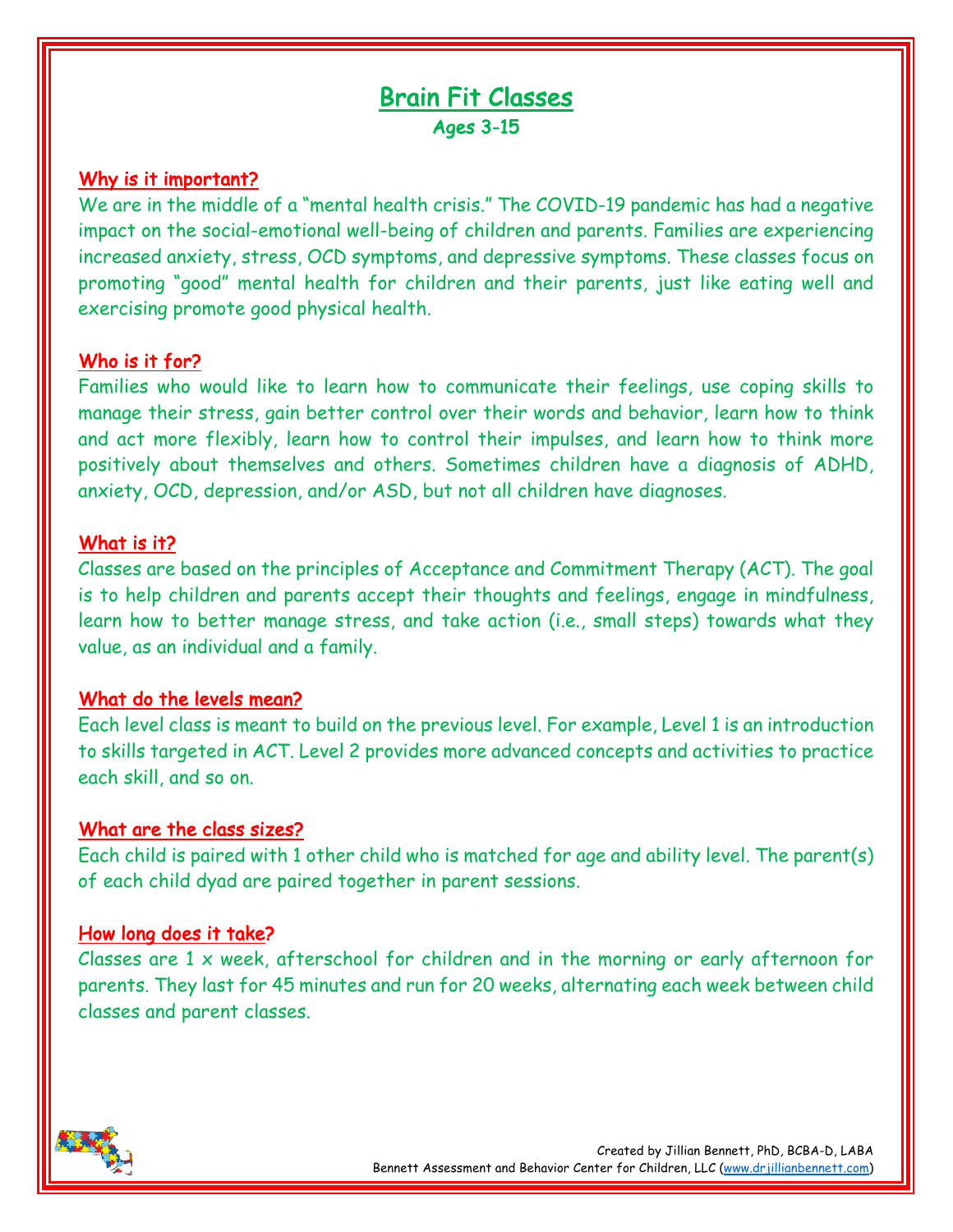#### How are sessions structured?

There are 6 points to the ACT "Hexaflex:" Acceptance, Mindfulness, Defusion, Self-as-Context, Values, and Committed Action. You and your child will learn about each concept, participate in exercises and activities, and learn how to apply it to your own life.

#### How much does it cost?

The cost is \$175/child or parent session. Families pay per class. Financial hardship discounts are also available, as needed.

#### What happens if my child needs more classes?

Sometimes children who are enrolled in the Brain Fit classes may need individual therapy. This can be offered to families when available, and if appropriate. Sometimes children will be referred to another provider, if more long-term care is needed or suspected.

#### Is it the same as "therapy" with a mental health provider?

No. Brain fit classes are designed to be short-term and preventative. They are taught by a behavior analyst, not a mental health counselor or psychologist. The BCBA will consult with Dr. Bennett as needed, but these classes are not appropriate for children with significant mental health needs, such as those with a trauma history, significant mood disorders, and/or family system stressors.

#### Disclaimer:

These classes do not replace mental health therapy, if your child requires psychotherapy. The instructor is a board certified behavior analyst with specific training on how to observe, analyze, and treat specific behaviors. Although the instructor consults with Dr. Bennett, as needed, this is not a formal supervisory relationship. The instructor consults with Dr. Bennett for the purpose of learning how to apply behavior analytic skills (e.g., ACT) to children with a variety of mental health challenges, such as anxiety, depression, OCD, and ADHD. If your instructor has concerns about your child or feels like your child requires more than the content of what is taught during these classes, you may be referred to Dr. Bennett for a consultation, and/or possibly to another provider.

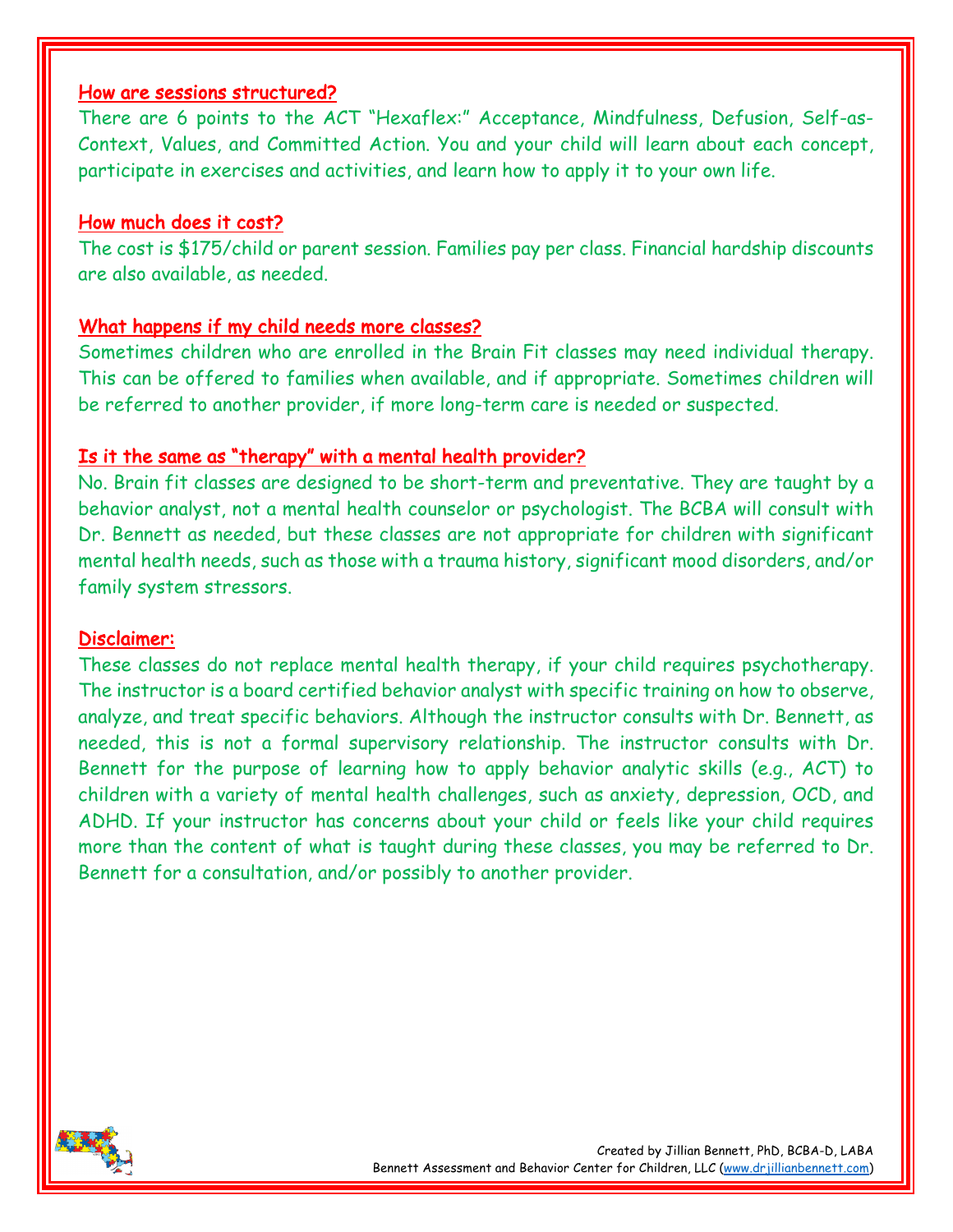## Skills-Based Behavior Therapy Ages 3-15

#### Why is it important?

We are in the middle of a pediatric mental health crisis (according to the American Academy of Pediatrics). The COVID-19 pandemic has had a negative impact on the social-emotional well-being of children. Children are experiencing increased anxiety, stress, OCD symptoms, and depressive symptoms. Skills-Based Behavior Therapy focuses on promoting "good" mental health, just like eating well and exercising promote good physical health.

#### Who is it for?

Kids who would like to learn how to communicate their feelings, use coping skills to manage their stress, gain better control over their words and behavior, learn how to think and act more flexibly, learn how to control their impulses, and learn how to think more positively about themselves and others. Children typically have a diagnosis of ADHD, anxiety, OCD, depression, and/or ASD.

#### What is it?

Therapy is based on the principles of behavior therapy, Cognitive Behavior Therapy (CBT), and Acceptance and Commitment Therapy (ACT). The goal is to improve each child's emotional intelligence, executive functioning skills (like flexibility and impulse control), and self-esteem by teaching them coping skills, how to connect their thoughts, feelings, and behavior, and how to better manage stress.

#### How are sessions structured and how long does it take?

Sessions are 1 x week, afterschool for children, and in the late morning or early afternoon for parents. They last for 45 minutes and typically run for 16-20 weeks, alternating each week between child sessions and parent sessions. However, the exact number of sessions can vary based on the child. During sessions, you or your child works 1:1 with the BCBA. Child sessions can be in person or via Telehealth. Parent sessions take place via Telehealth.

#### How much does it cost?

The cost is \$200/session for child and parent sessions. Financial hardship discounts are also available, as needed.

#### What happens if my child needs more sessions?

Sometimes children need more or less than 16-20 sessions. Each treatment plan is individualized and you will be in regular discussion with the BCBA about how your child is doing in treatment. As your child gets closer to the end of the curriculum, you and the BCBA will develop an appropriate termination plan for your family. Sometimes families choose to

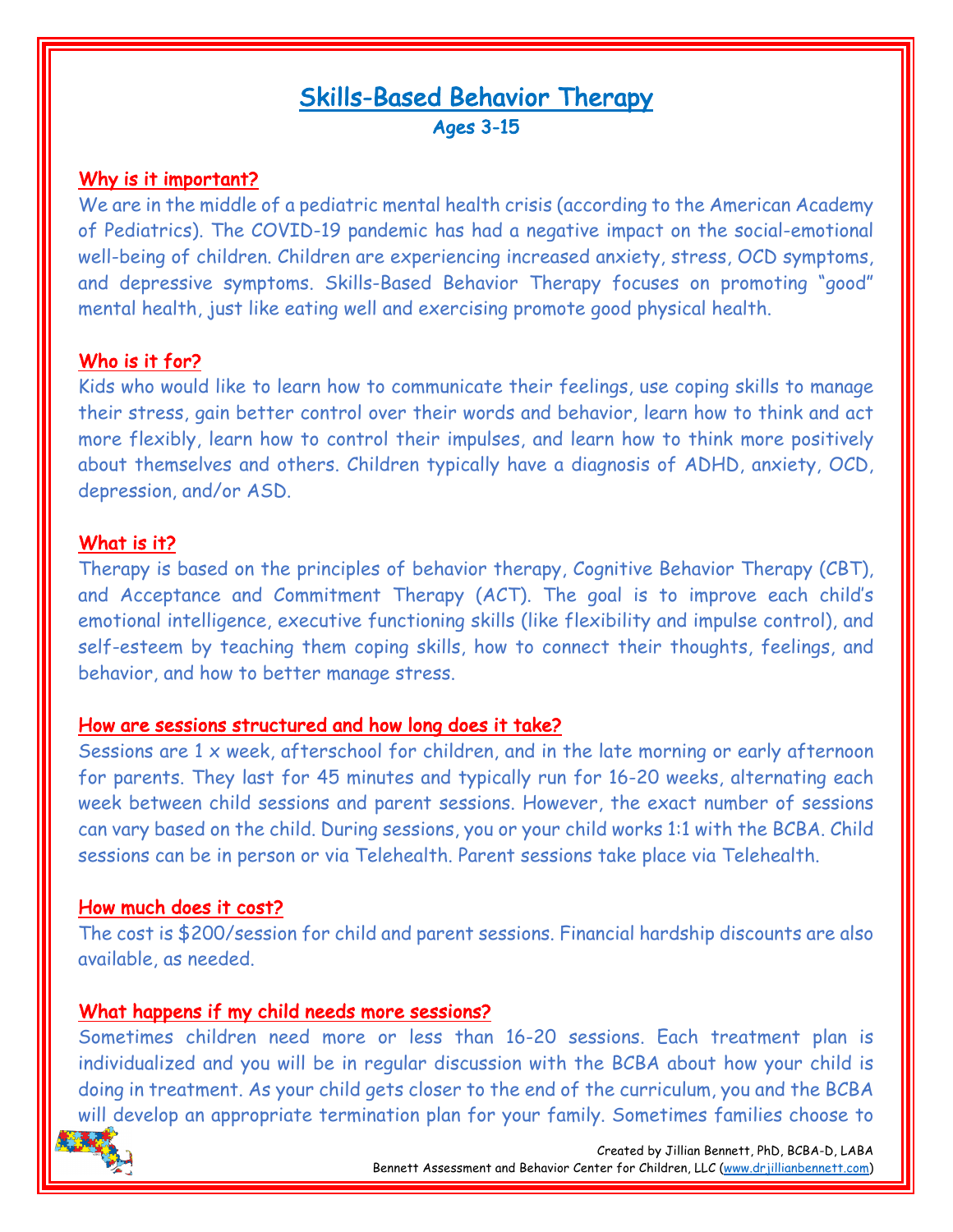continue sessions for practice and generalization purposes, while other times families choose to continue to practice at home. Some families slowly decrease the frequency of their sessions, as needed and when appropriate (e.g., monthly check-ins).

#### Is it the same as "therapy" with a mental health provider?

No. Skills-based behavior therapy is designed to be a short-term, intensive, effective treatment (i.e., your child learns a lot in a short period of time). This requires parent training and carry-over at home, in order to be effective. The child is taught by a behavior analyst, not a mental health counselor or psychologist. The BCBA will consult with Dr. Bennett as needed, but skills-based behavior therapy is not appropriate for children with significant mental health needs, such as those with a trauma history, significant mood disorders, and/or family system stressors.

#### Disclaimer:

Skills-based behavior therapy does not replace mental health therapy, if your child requires psychotherapy. The therapist is a board certified behavior analyst with specific training on how to observe, analyze, and treat specific behaviors. Although the BCBA consults with Dr. Bennett as needed, this is not a formal supervisory relationship. The BCBA consults with Dr. Bennett for the purpose of learning how to apply behavior analytic skills to children with a variety of mental health challenges, such as anxiety, depression, OCD, and ADHD. If the BCBA has concerns about your child or feels like your child requires more than the content of what is taught during these classes, you may be referred to Dr. Bennett for a consultation, and/or possibly to another provider.

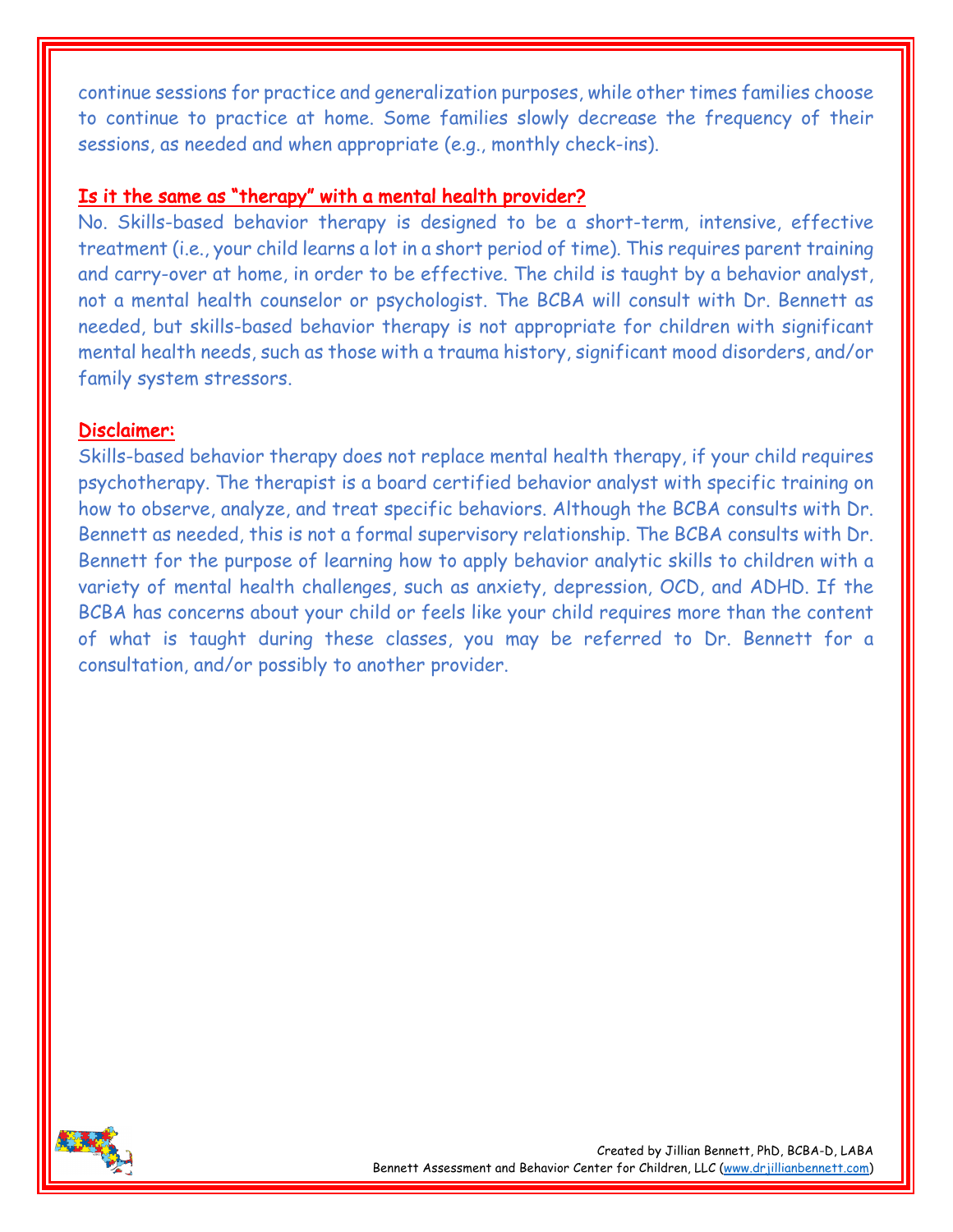## Frequently Asked Questions

- $\triangleright$  What can we do while we are on the waiting list for therapy? Parent sessions can be scheduled weekly, every other week, or monthly, while you wait for a therapy opening for your child. Parent sessions are very structured and include weekly goals. During parent sessions, parents will discuss progress toward these goals and the therapist will help you problem solve to make techniques, tools, or strategies more effective. The therapist will provide you with direct teaching and modeling of strategies to use with your child. If needed, the therapist will help you develop a behavior plan for your child to 1) prevent problem behavior from occurring and 2) assist you in how to respond to problem behavior, if it does occur. Other providers may join parent sessions, if you think it may be helpful (e.g., home-based BCBA). This is also an opportunity for you to get to know your child's therapist, and for the therapist to get to know your family.
- $\triangleright$  What is the difference between ABA and CBT? Cognitive Behavior Therapy (CBT) is a treatment technique that falls under the ABA umbrella of types of ABA therapy models. CBT is considered a "third wave" ABA therapy. However, not all behavior analysts are trained in and use CBT.

Applied Behavior Analysis (ABA) therapy is typically done by a behavior technician (someone with a bachelor's degree who may or may not have experience) who is supervised by a Master's level licensed Board Certified Behavior Analyst (BCBA) or LABA. Most LABAs do not have specific training in mental health diagnoses and may or may not have experience working with individuals with mental health diagnoses (e.g., anxiety, OCD, ADHD, and depression), depending on their place of work. School-based LABAs are required to work with students with mental health diagnoses, so they often seek out additional consultation and/or supervision by a school psychologist or counselor and take professional development courses to learn more about how to apply ABA to a broad range of children. More and more studies are being published about the effectiveness of ABA for children with ADHD and comorbid diagnoses (e.g., anxiety, depression, and OCD), but many people do not know that ABA can be used to treat children and adults with a broad range of emotional and behavioral challenges.

ABA is most commonly used to teach individuals with autism social skills, communication, daily living skills, play, and academics by breaking skills into component parts and reinforcing each part. ABA can also teach coping skills, feeling identification, and positive self-talk through modeling and reinforcement. Data is collected and all targeted skills need to be applicable to the individual's daily life (i.e., meaningful). ABA is also used to increase positive behavior and decrease negative behavior through creating positive behavior plans that can be implemented at home/school. ABA can be used for kids and

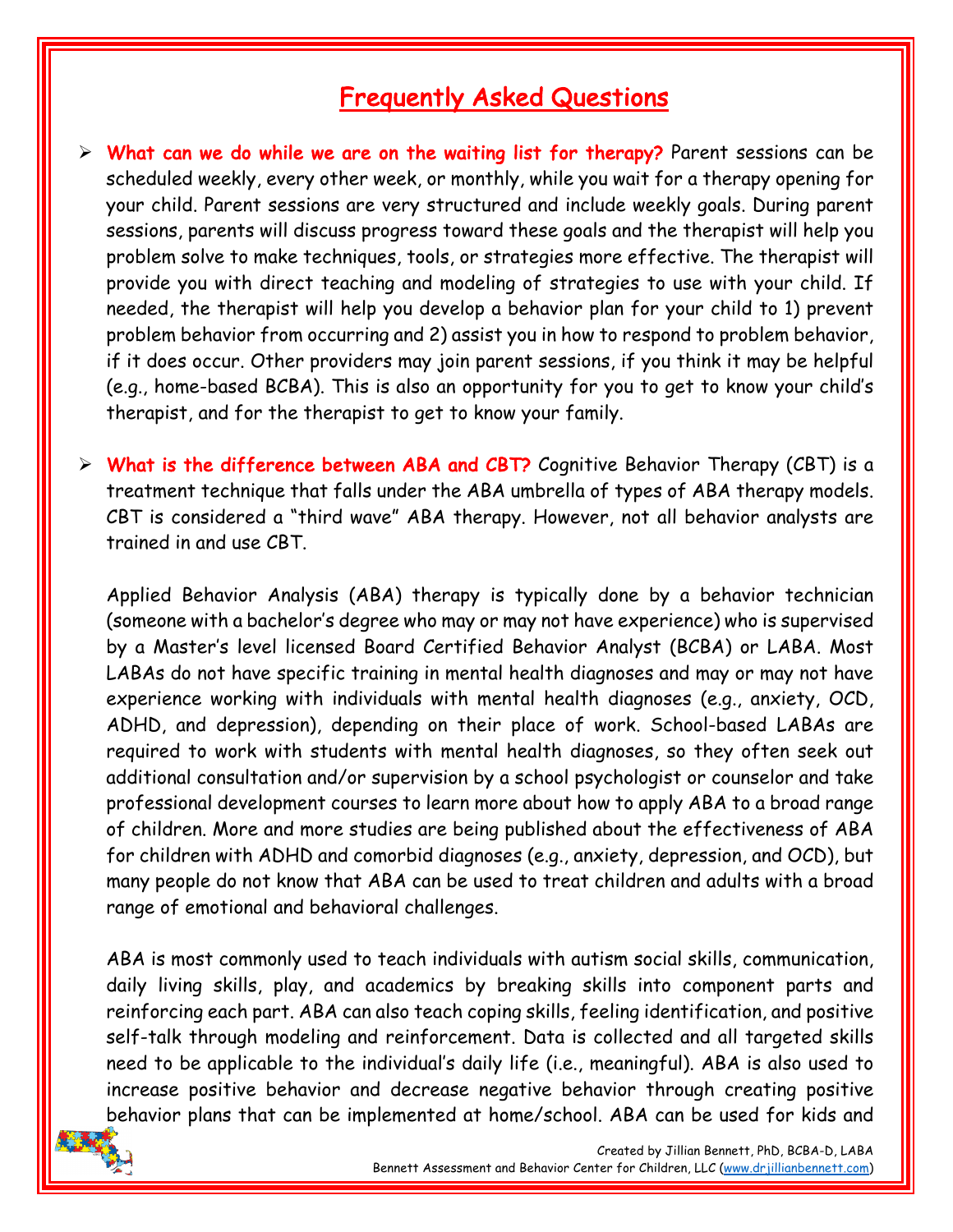adults; at a table and on the floor; and in structured teaching sessions and in unstructured sessions (e.g., free play). ABA is typically offered several hours per week, in the home, at a school, and/or at a center (5-30 hours/week).

Cognitive Behavioral Therapy (CBT) is typically done by a licensed mental health provider, such as a psychologist, social worker, or LMHC. This is a doctoral or Master's level clinician with specific training in mental health diagnoses and CBT. These sessions are typically 50 minutes/week and last for 3-12 months, depending on the individual. CBT is known to be effective for children with anxiety, OCD, and depression. It involves learning coping skills, feeling identification, and positive self-talk through modeling and reinforcement. The underlying theory behind CBT is that our thoughts impact our feelings, which then in turn impact our behavior. If the individual can learn to identify what they are thinking/feeling and manage feelings by using coping skills or restructuring negative thought processes, this will change the way the individual behaves. CBT emphasizes *internal processes* (i.e., thoughts) as the driving force behind feelings and behavior, while ABA (or "Behavior Therapy") emphasizes external processes (i.e., behavior) as the driving force. However, several of the skills learned in each model are the same and use the same behavioral techniques to teach such skills (e.g., shaping, modeling, and differential reinforcement).

Skills-based Behavior Therapy is essentially a combination of these approaches. It offers weekly sessions with a LABA (not a behavior technician) and targets all of the identified skill areas noted above. Data is collected and the LABA consults weekly with a clinical psychologist (Dr. Bennett) regarding the mental health diagnoses and cognitive tools that are being used in sessions.

- $\triangleright$  What is the difference between ABA and ACT? Acceptance and Commitment Therapy (ACT) is a treatment technique that falls under the ABA umbrella of types of ABA therapy models. ACT is considered a "third wave" ABA therapy. However, not all LABAs are trained in and use ACT.
- $\triangleright$  What is the difference between ACT and CBT? There are several similarities and a few key differences between ACT and CBT. Both are research-based, highly effective treatment models for children and adults with ADHD, ASD, anxiety, mood disorders, and/or other mental health challenges. Both CBT and ACT teach thought, feeling, and behavior identification and coping skills, such as mindfulness.

CBT is typically done by a mental health therapist and ACT is typically done by a LABA; however, both can provide these types of therapy with the appropriate training and consultation. CBT focuses on changing the negative thought, which drives the feeling and

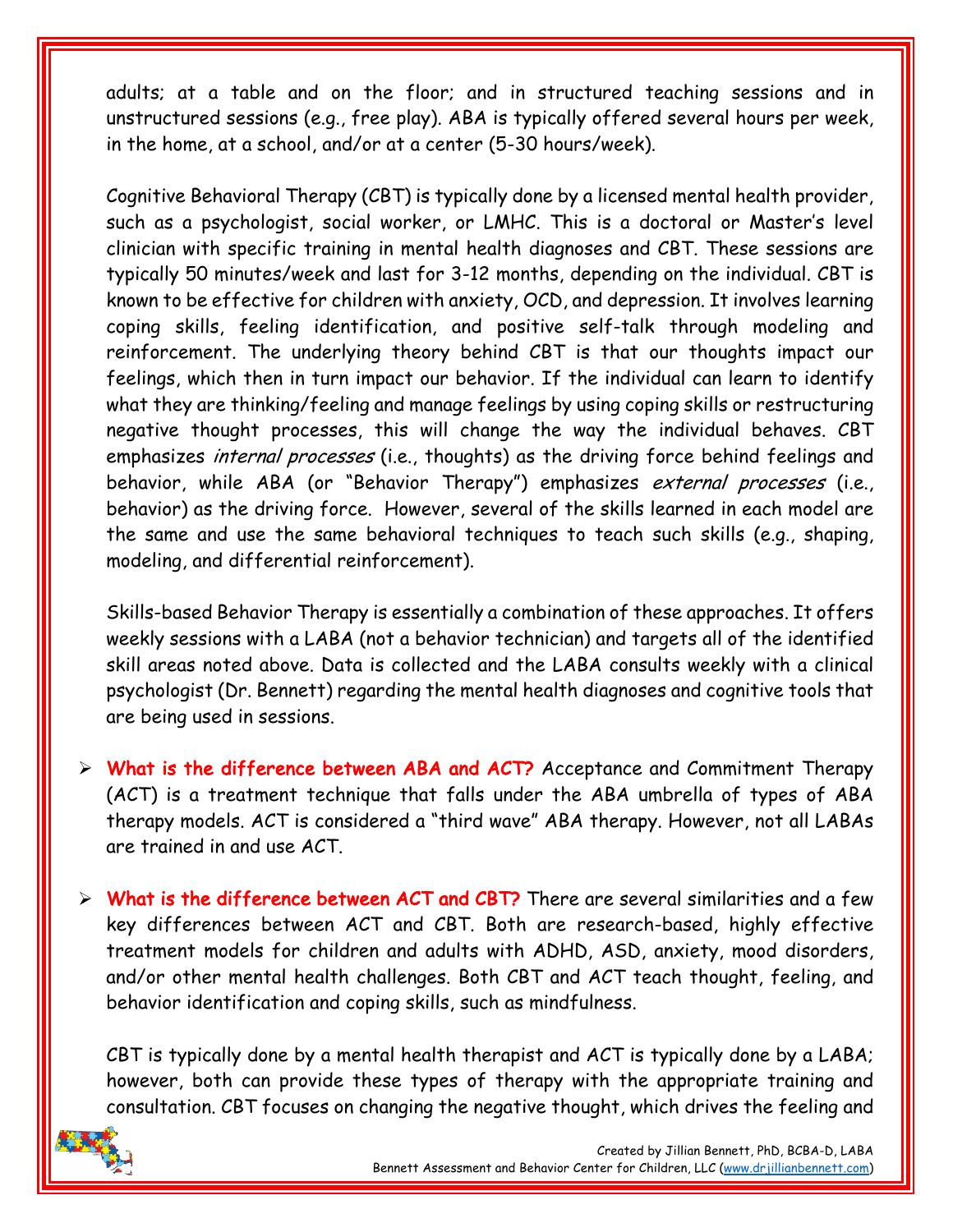behavior; while ACT focuses on changing the behavior, and just noticing thoughts and feelings. Some therapists start by using a CBT approach, but adjust to an ACT approach if the child becomes "stuck" in trying to change their thoughts and/or develops anxiety about their anxiety. More information can be found here: https://contextualscience.org/comparing\_act\_and\_cbt, and additional articles comparing these treatment modalities can be found here: https://contextualscience.org/articles\_comparing\_act\_to\_cbt, although even more research has been published to date about the efficacy of both CBT and ACT. Simplified illustrations of CBT versus ACT are shown here:



 $\triangleright$  Can you bill my insurance? If the child has autism, LABAs can bill insurance for ABA services. Ms. Chapple is not credentialed through any insurance panels at this time, but if your plan has out-of-network coverage for ABA, they may reimburse you for some of the sessions. We do not submit pre-authorization forms or 6-month progress reports to insurance companies at this time. We can provide you with a "Superbill" to submit to your insurance company, as requested.

However, if a child does not have autism, LABAs cannot bill insurance for ABA because insurance companies only cover ABA for individuals with autism. Insurance coverage for ABA therapy for individuals with autism is relatively new, so hopefully this will be expanded to individuals without autism in the future.